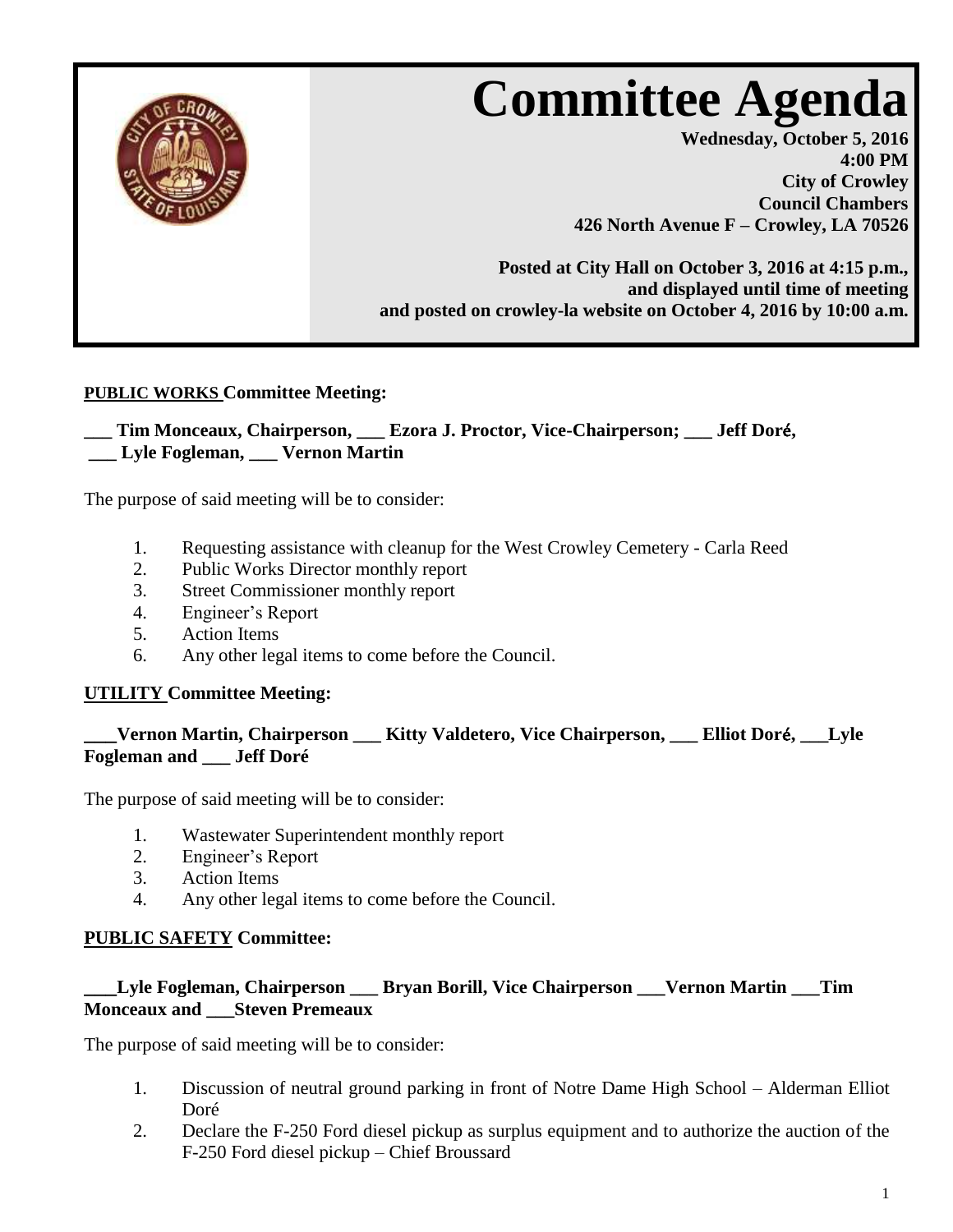- 3. Consider authorizing the Chief to waive educational requirements for applicants for Reserve Police Officer – Chief Broussard
- 4. Police Department Report Chief Broussard
- 5. Fire Department Report Chief Viator
- 6. Beer & Liquor Licenses (**Renewals**)
- 7.
- 427 Hoyt Avenue
- 109 South Eastern Avenue
- Dba Cajun Mart Deli 815 Hargrave
- 9002 S Hwy 13
- 1764 North Parkerson Avenue
- 805 West 2<sup>nd</sup> Street
- Cuccio's Food Mart 1025 North Avenue G
- 2111 North Cherokee Drive<br>9. Ismet Hoxcha
- 200 Fairway Drive
- K of C Council 5499 621 South Avenue E
- 102 North Avenue F 12. Yaser Balbeis 2017 Class A Retail Outlet Beer Permit
- 512 North Parkerson Avenue

1. Randy J. Nickel 2017 Class A Retail Outlet Beer Permit dba Bayou Bend Golf Club 2017 Class A Retail Outlet Liquor Permit 2. Dardean H. Cook 2017 Class B Retail Package Beer Permit Dba Cajun Mart 2017 Class B Retail Package Liquor Permit 3. Dardean H. Cook 2017 Class A Retail Outlet Beer Permit 4. Riverbend Truckstop 2017 Class A Retail Outlet Beer Permit Crowley Casino 2017 Class A Retail Outlet Liquor Permit 5. John E. Reinhart 2017 Class B Retail Package Beer Permit Corner Store #378 2017 Class B Retail Package Liquor Permit 6. Tyler Robichaux 2017 Class B Retail Package Beer Permit Crawfish Nest & Market 2017 Class B Retail Package Liquor Permit 7. Ricky Cuccio 2017 Class B Retail Package Beer Permit 8. Pat Bordes, II 2017 Class A Retail Outlet Beer Permit Fezzo's 2017 Class A Retail Outlet Liquor Permit 2017 Class A Retail Outlet Beer Permit Govani's Italian Grille 2017 Class A Retail Outlet Liquor Permit 10. Sacre Coeur Inc. 2017 Class A Retail Outlet Beer Permit 11. Burnell Martin 2017 Class A Retail Outlet Beer Permit Martin Tavern 2017 Class A Retail Outlet Liquor Permit

- Zeus Balbeisi 2017 Class A Retail Outlet Liquor Permit
- 8. Code Enforcement

1. Call for a public hearing to proceed with condemnation of property situated as the North ½ Lots 13-14, Block 8, South Crowley & Lot 17, Block 23 located at 404 East Clay owned by Paul D. Benoit

- 9. Action Items
- 10. Any other legal items to come before the Council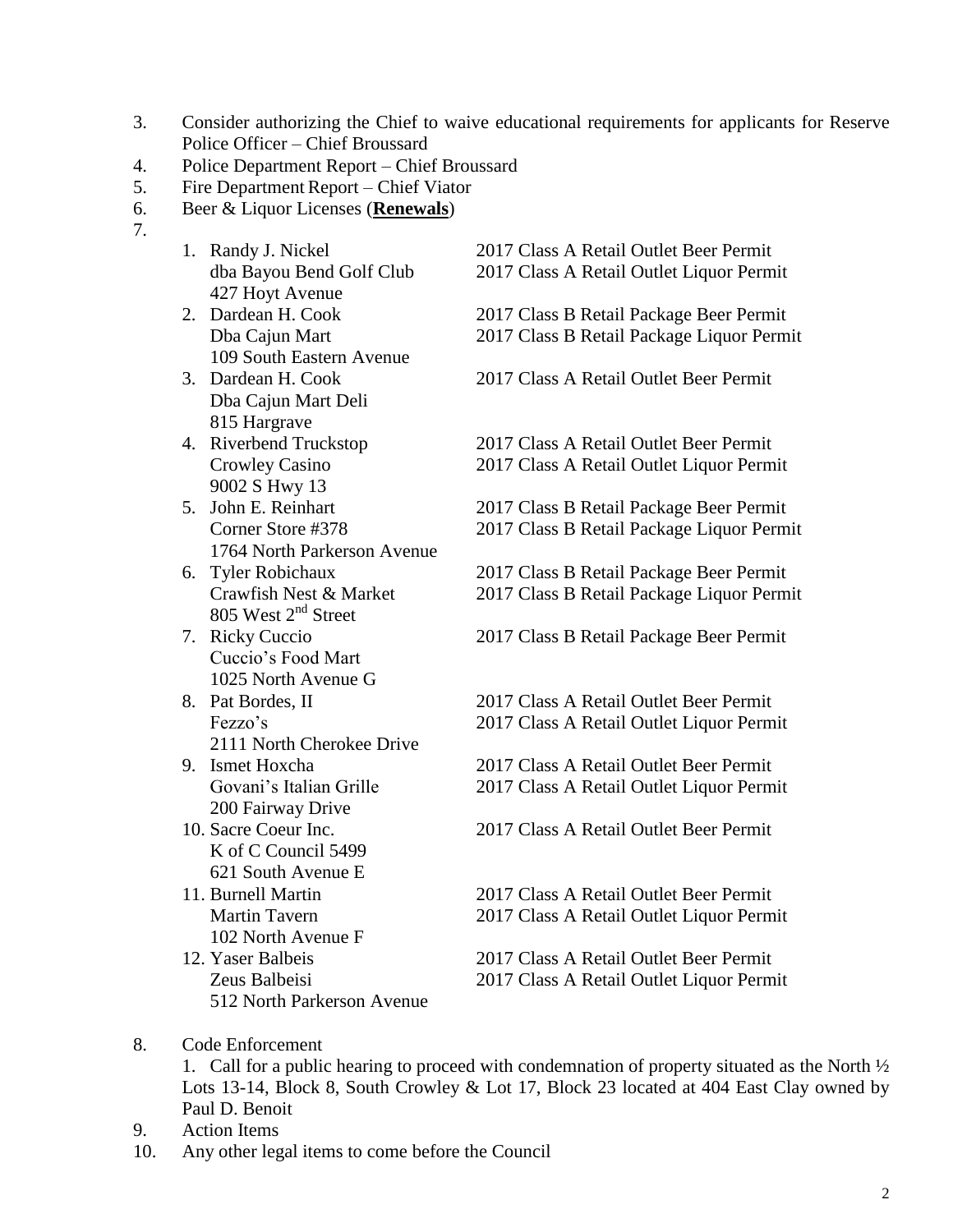### **ZONING & ANNEXATION Committee:**

## **\_\_\_ Kitty Valdetero, Chairperson \_\_\_ Vernon Martin, Vice Chairperson \_\_\_ Bryan Borill\_\_\_ Elliot Doré and \_\_\_ Steven Premeaux**

The purpose of said meeting will be to consider:

- 1. Engineer's Report
- 2. Subdivision
- 3. Re-subdivision
- 4. Trailer petitions
- 5. Variance
- 6. Conditional Use Permit
- 7. Home Occupancy
- 8. Plat Approval
- 9. Zoning
- 10. Action Items
- 11. Any other legal items to come before Council

#### **PUBLIC BUILDINGS Committee:**

#### **\_\_\_Bryan Borill, Chairperson \_\_\_Lyle Fogleman, Vice Chairperson \_\_\_Elliot Doré \_\_\_ Tim Monceaux and \_\_\_ Steven Premeaux**

The purpose of said meeting will be to consider:

- 1. City Hall
- 2. Criminal Justice Center
- 3. Rice Theatre, Annex
- 4. Fire Department Condition of Central Fire Station
- 5. Wastewater Facility
- 6. Recreation Buildings
- 7. Motor Vehicle Facility
- 8. Marble Building
- 9. Public Works Building
- 10. Enterprise Center of Acadia
- 11. Wells Fargo Express Railway Building
- 12. Animal Shelter
- 13. Action Items
- 14. Any other legal items to come before the Council

#### **INSURANCE & PERSONNEL Committee:**

## **\_\_\_\_ Ezora J. Proctor, Chairperson, \_\_\_\_ Jeff Dor**é**, Vice Chairperson, \_\_\_\_ Bryan Borill, \_\_\_\_\_ Kitty Valdetero and \_\_\_\_Vernon Martin.**

The purpose of said meeting will be to consider:

- 1. Insurance
- 2. Fire Department Personnel Action
- 3. Action Items
- 4. Any other legal items to come before the Council